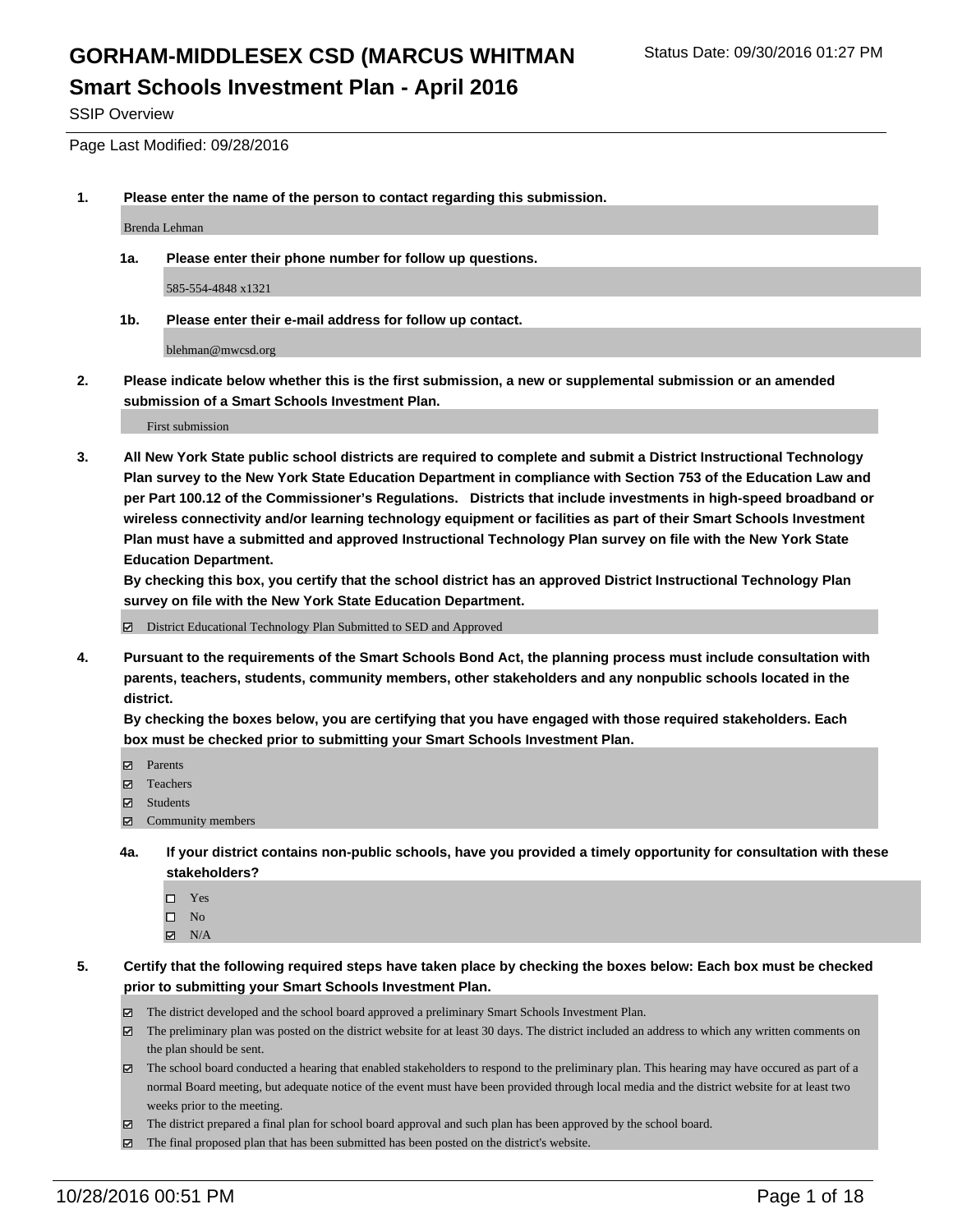SSIP Overview

Page Last Modified: 09/28/2016

**5a. Please upload the proposed Smart Schools Investment Plan (SSIP) that was posted on the district's website, along with any supporting materials. Note that this should be different than your recently submitted Educational Technology Survey. The Final SSIP, as approved by the School Board, should also be posted on the website and remain there during the course of the projects contained therein.**

Preliminary Investment Plan.pdf

**5b. Enter the webpage address where the final Smart Schools Investment Plan is posted. The Plan should remain posted for the life of the included projects.**

(No Response)

**6. Please enter an estimate of the total number of students and staff that will benefit from this Smart Schools Investment Plan based on the cumulative projects submitted to date.**

1,444

**7. An LEA/School District may partner with one or more other LEA/School Districts to form a consortium to pool Smart Schools Bond Act funds for a project that meets all other Smart School Bond Act requirements. Each school district participating in the consortium will need to file an approved Smart Schools Investment Plan for the project and submit a signed Memorandum of Understanding that sets forth the details of the consortium including the roles of each respective district.**

 $\Box$  The district plans to participate in a consortium to partner with other school district(s) to implement a Smart Schools project.

**8. Please enter the name and 6-digit SED Code for each LEA/School District participating in the Consortium.**

| <b>Partner LEA/District</b> | <b>ISED BEDS Code</b> |
|-----------------------------|-----------------------|
| (No Response)               | (No Response)         |

**9. Please upload a signed Memorandum of Understanding with all of the participating Consortium partners.**

(No Response)

**10. Your district's Smart Schools Bond Act Allocation is:**

\$1,300,467

**11. Enter the budget sub-allocations by category that you are submitting for approval at this time. If you are not budgeting SSBA funds for a category, please enter 0 (zero.) If the value entered is \$0, you will not be required to complete that survey question.**

|                                       | Sub-<br>Allocations |
|---------------------------------------|---------------------|
| <b>School Connectivity</b>            | 0                   |
| Connectivity Projects for Communities | O                   |
| Classroom Technology                  | 78,000              |
| Pre-Kindergarten Classrooms           | 0                   |
| Replace Transportable Classrooms      | 0                   |
| High-Tech Security Features           | 53,276              |
| Totals:                               | 131,276             |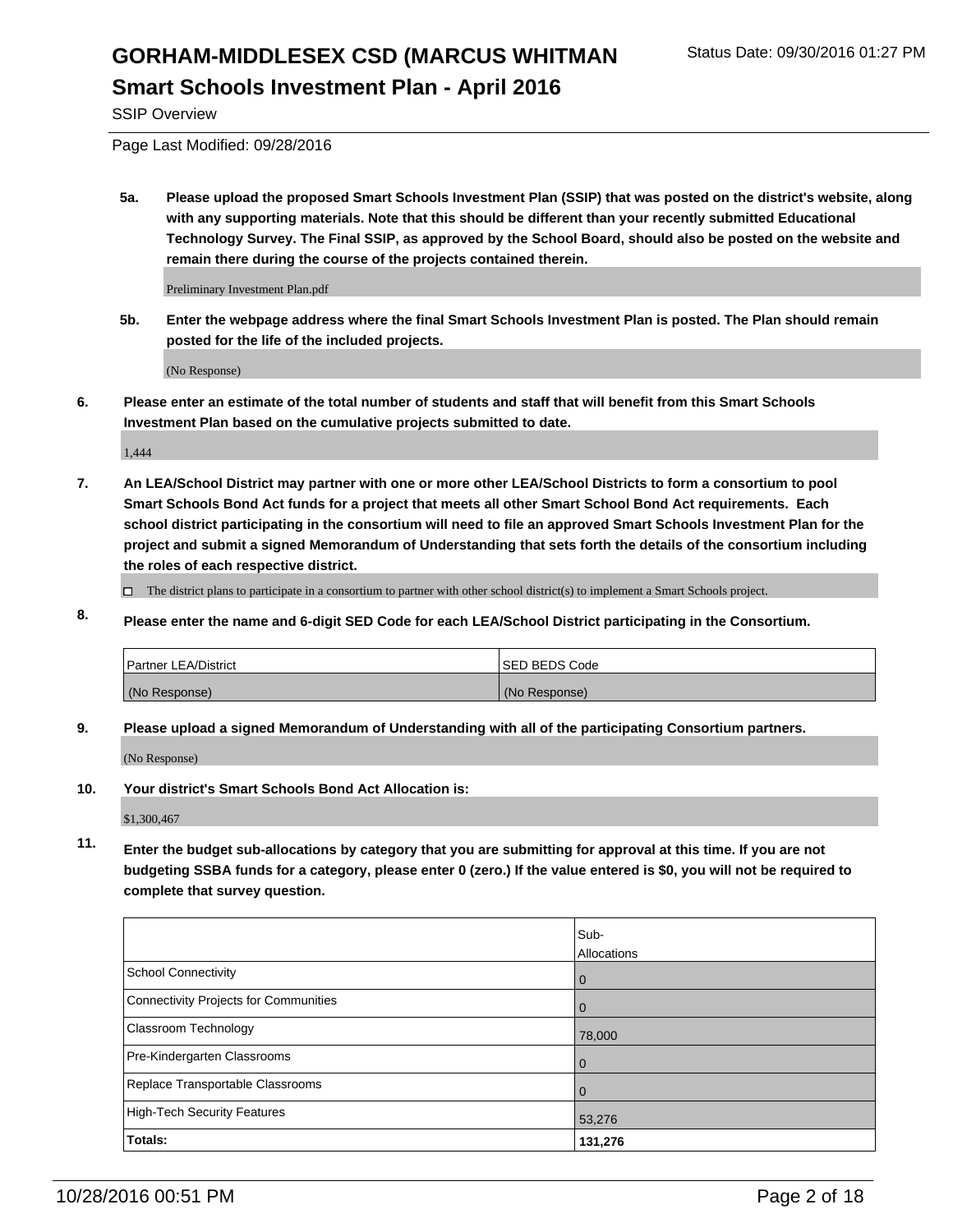School Connectivity

Page Last Modified: 05/31/2016

- **1. In order for students and faculty to receive the maximum benefit from the technology made available under the Smart Schools Bond Act, their school buildings must possess sufficient connectivity infrastructure to ensure that devices can be used during the school day. Smart Schools Investment Plans must demonstrate that:**
	- **sufficient infrastructure that meets the Federal Communications Commission's 100 Mbps per 1,000 students standard currently exists in the buildings where new devices will be deployed, or**
	- **is a planned use of a portion of Smart Schools Bond Act funds, or**
	- **is under development through another funding source.**

**Smart Schools Bond Act funds used for technology infrastructure or classroom technology investments must increase the number of school buildings that meet or exceed the minimum speed standard of 100 Mbps per 1,000 students and staff within 12 months. This standard may be met on either a contracted 24/7 firm service or a "burstable" capability. If the standard is met under the burstable criteria, it must be:**

**1. Specifically codified in a service contract with a provider, and**

**2. Guaranteed to be available to all students and devices as needed, particularly during periods of high demand, such as computer-based testing (CBT) periods.**

**Please describe how your district already meets or is planning to meet this standard within 12 months of plan submission.**

(No Response)

- **1a. If a district believes that it will be impossible to meet this standard within 12 months, it may apply for a waiver of this requirement, as described on the Smart Schools website. The waiver must be filed and approved by SED prior to submitting this survey.**
	- $\Box$  By checking this box, you are certifying that the school district has an approved waiver of this requirement on file with the New York State Education Department.
- **2. Connectivity Speed Calculator (Required)**

|                         | Number of<br><b>Students</b> | Multiply by<br>100 Kbps | Divide by 1000 Current Speed<br>to Convert to<br>Required<br>Speed in Mb | lin Mb           | Expected<br>Speed to be<br>Attained Within Required<br>12 Months | Expected Date<br>l When<br>Speed Will be<br>l Met |
|-------------------------|------------------------------|-------------------------|--------------------------------------------------------------------------|------------------|------------------------------------------------------------------|---------------------------------------------------|
| <b>Calculated Speed</b> | (No<br>Response)             | (No Response)           | (No<br>Response)                                                         | (No<br>Response) | (No<br>Response)                                                 | (No<br>Response)                                  |

#### **3. Describe how you intend to use Smart Schools Bond Act funds for high-speed broadband and/or wireless connectivity projects in school buildings.**

(No Response)

**4. Describe the linkage between the district's District Instructional Technology Plan and the proposed projects. (There should be a link between your response to this question and your response to Question 1 in Part E. Curriculum and Instruction "What are the district's plans to use digital connectivity and technology to improve teaching and learning?)**

(No Response)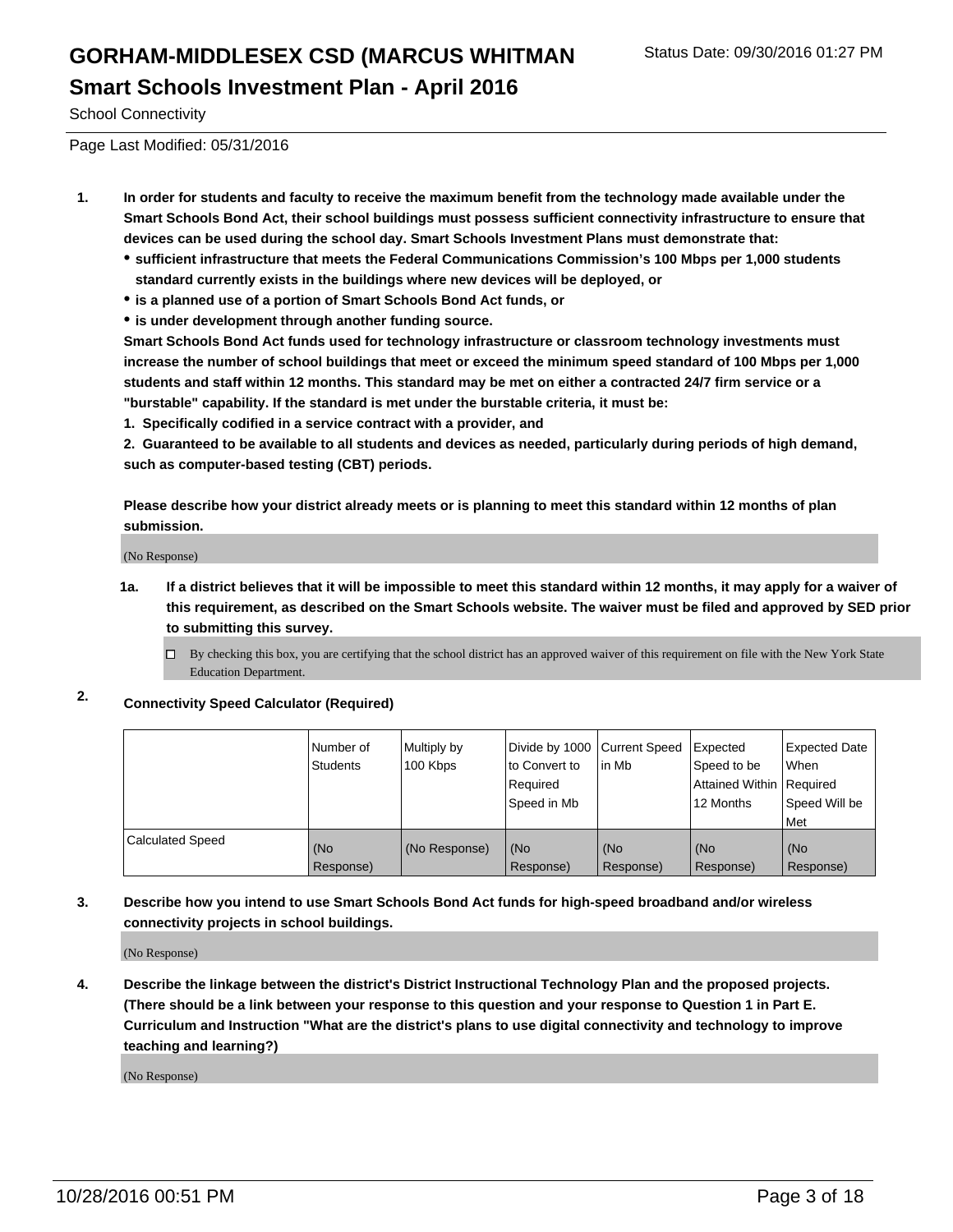School Connectivity

Page Last Modified: 05/31/2016

**5. If the district wishes to have students and staff access the Internet from wireless devices within the school building, or in close proximity to it, it must first ensure that it has a robust Wi-Fi network in place that has sufficient bandwidth to meet user demand.**

**Please describe how you have quantified this demand and how you plan to meet this demand.**

(No Response)

**6. As indicated on Page 5 of the guidance, the Office of Facilities Planning will have to conduct a preliminary review of all capital projects, including connectivity projects.**

**Please indicate on a separate row each project number given to you by the Office of Facilities Planning.**

| Project Number |  |
|----------------|--|
| (No Response)  |  |

**7. Certain high-tech security and connectivity infrastructure projects may be eligible for an expedited review process as determined by the Office of Facilities Planning.**

**Was your project deemed eligible for streamlined review?**

(No Response)

**8. Include the name and license number of the architect or engineer of record.**

| <b>Name</b>   | License Number |
|---------------|----------------|
| (No Response) | (No Response)  |

**9. If you are submitting an allocation for School Connectivity complete this table.**

**Note that the calculated Total at the bottom of the table must equal the Total allocation for this category that you entered in the SSIP Overview overall budget.** 

|                                            | Sub-              |
|--------------------------------------------|-------------------|
|                                            | <b>Allocation</b> |
| Network/Access Costs                       | (No Response)     |
| <b>Outside Plant Costs</b>                 | (No Response)     |
| School Internal Connections and Components | (No Response)     |
| <b>Professional Services</b>               | (No Response)     |
| Testing                                    | (No Response)     |
| <b>Other Upfront Costs</b>                 | (No Response)     |
| <b>Other Costs</b>                         | (No Response)     |
| Totals:                                    | 0                 |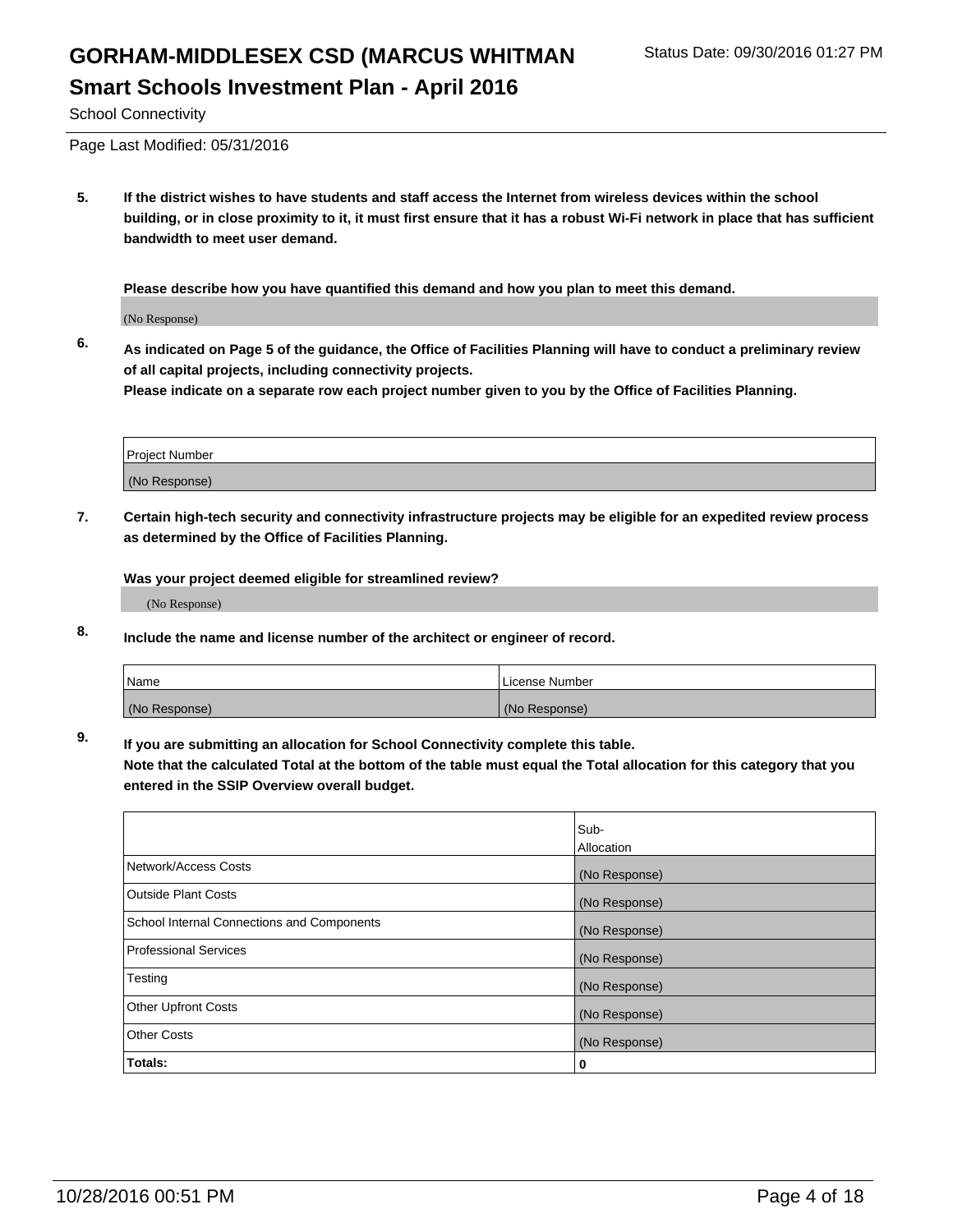School Connectivity

Page Last Modified: 05/31/2016

**10. Please detail the type, quantity, per unit cost and total cost of the eligible items under each sub-category. This is especially important for any expenditures listed under the "Other" category. All expenditures must be eligible for tax-exempt financing to be reimbursed through the SSBA. Sufficient detail must be provided so that we can verify this is the case. If you have any questions, please contact us directly through smartschools@nysed.gov. NOTE: Wireless Access Points should be included in this category, not under Classroom Educational Technology, except those that will be loaned/purchased for nonpublic schools. Add rows under each sub-category for additional items, as needed.**

(No Response) (No Response) (No Response) (No Response) (No Response)

| Select the allowable expenditure | Item to be purchased | <b>Quantity</b> | Cost per Item | <b>Total Cost</b> |
|----------------------------------|----------------------|-----------------|---------------|-------------------|
| type.                            |                      |                 |               |                   |
| Repeat to add another item under |                      |                 |               |                   |
| each type.                       |                      |                 |               |                   |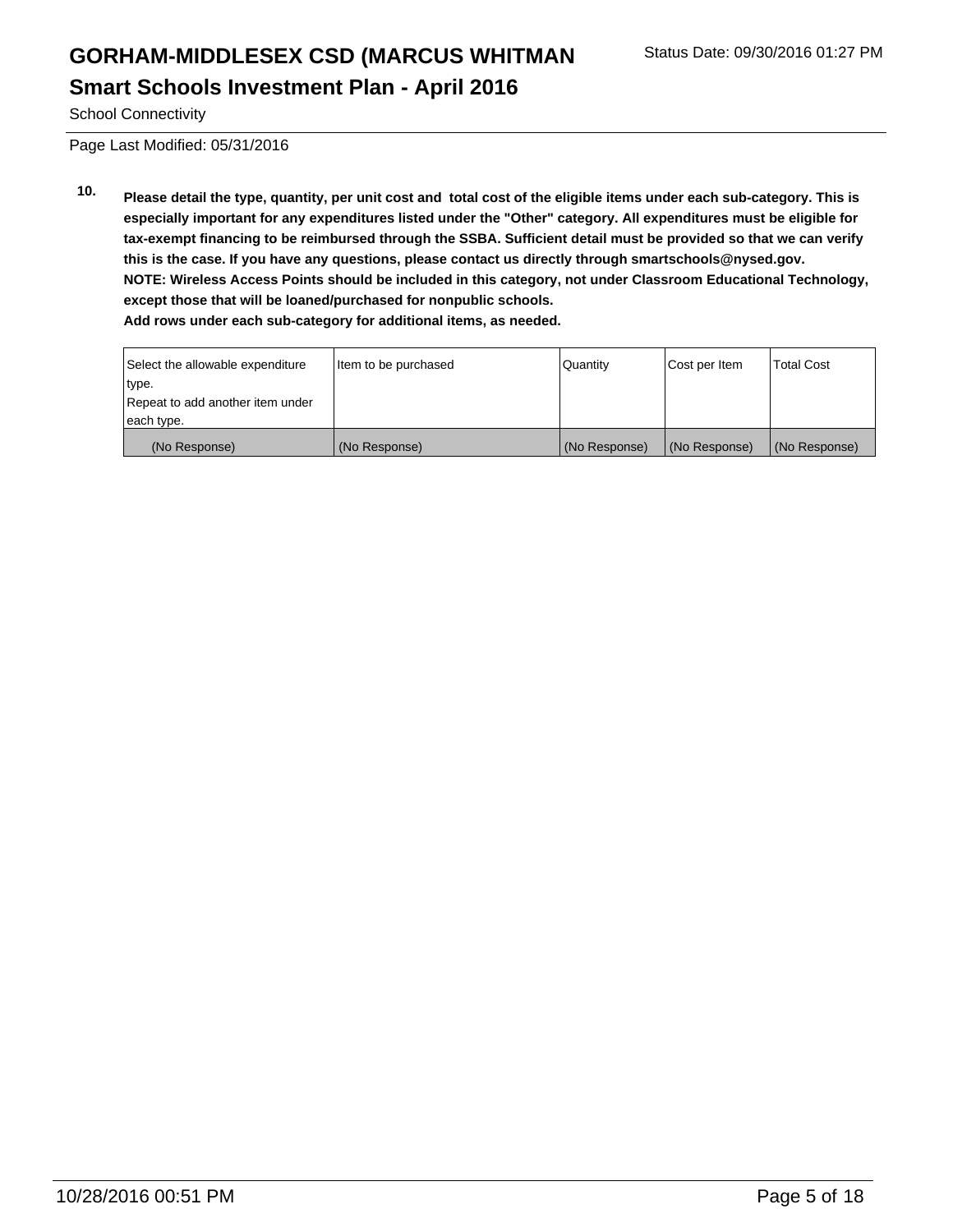# GORHAM-MIDDLESEX CSD (MARCUS WHITMAN Status Date: 09/30/2016 01:27 PM

#### **Smart Schools Investment Plan - April 2016**

Community Connectivity (Broadband and Wireless)

Page Last Modified: 05/31/2016

**1. Describe how you intend to use Smart Schools Bond Act funds for high-speed broadband and/or wireless connectivity projects in the community.**

(No Response)

**2. Please describe how the proposed project(s) will promote student achievement and increase student and/or staff access to the Internet in a manner that enhances student learning and/or instruction outside of the school day and/or school building.**

(No Response)

**3. Community connectivity projects must comply with all the necessary local building codes and regulations (building and related permits are not required prior to plan submission).**

 $\Box$  I certify that we will comply with all the necessary local building codes and regulations.

**4. Please describe the physical location of the proposed investment.**

(No Response)

**5. Please provide the initial list of partners participating in the Community Connectivity Broadband Project, along with their Federal Tax Identification (Employer Identification) number.**

| <b>Project Partners</b> | I Federal ID # |
|-------------------------|----------------|
| (No Response)           | (No Response)  |

**6. If you are submitting an allocation for Community Connectivity, complete this table. Note that the calculated Total at the bottom of the table must equal the Total allocation for this category that you entered in the SSIP Overview overall budget.**

|                                    | Sub-Allocation |
|------------------------------------|----------------|
| Network/Access Costs               | (No Response)  |
| <b>Outside Plant Costs</b>         | (No Response)  |
| <b>Tower Costs</b>                 | (No Response)  |
| <b>Customer Premises Equipment</b> | (No Response)  |
| <b>Professional Services</b>       | (No Response)  |
| Testing                            | (No Response)  |
| <b>Other Upfront Costs</b>         | (No Response)  |
| <b>Other Costs</b>                 | (No Response)  |
| Totals:                            | 0              |

**7. Please detail the type, quantity, per unit cost and total cost of the eligible items under each sub-category. This is especially important for any expenditures listed under the "Other" category. All expenditures must be capital-bond eligible to be reimbursed through the SSBA. If you have any questions, please contact us directly through smartschools@nysed.gov.**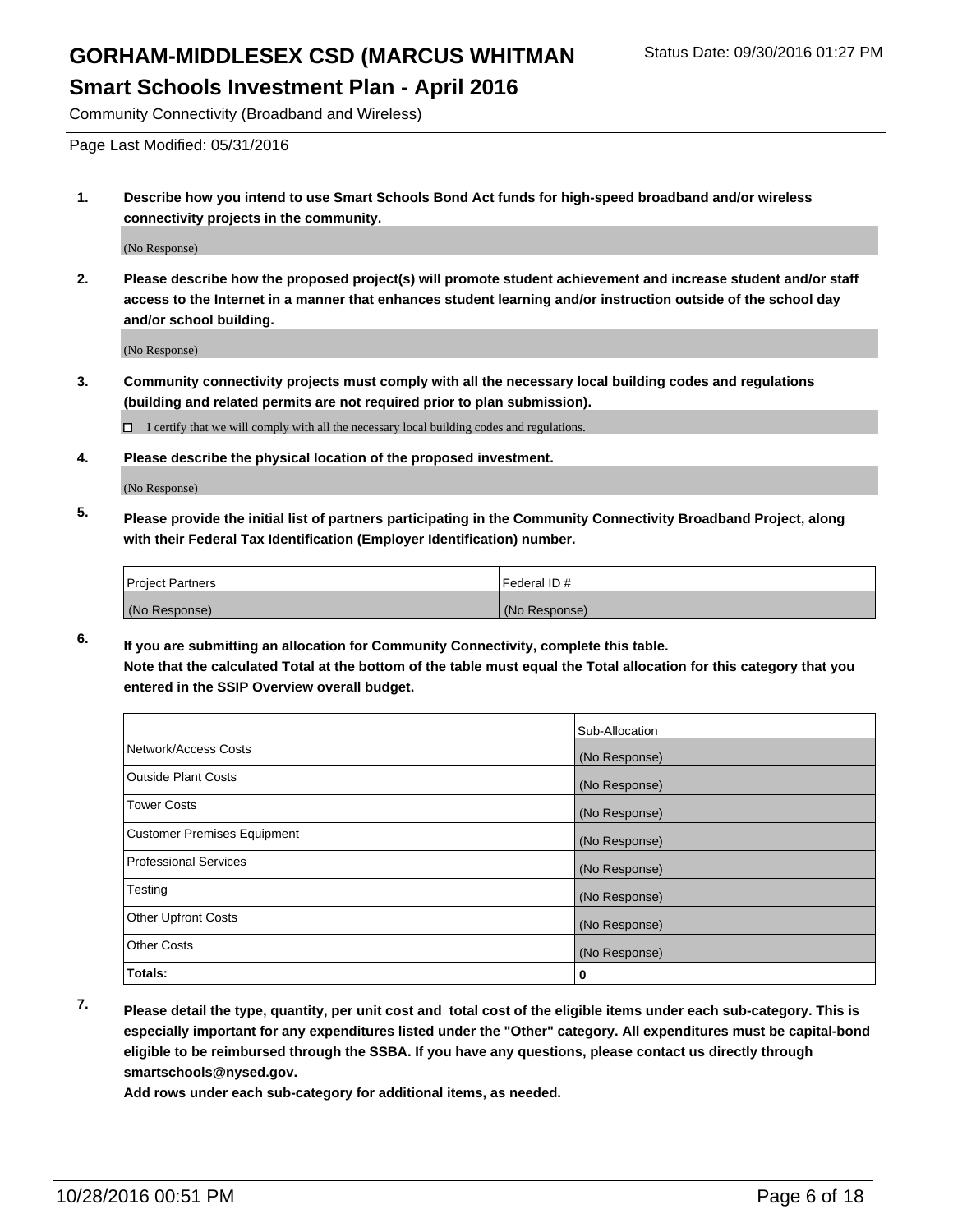# GORHAM-MIDDLESEX CSD (MARCUS WHITMAN Status Date: 09/30/2016 01:27 PM

# **Smart Schools Investment Plan - April 2016**

Community Connectivity (Broadband and Wireless)

Page Last Modified: 05/31/2016

| Select the allowable expenditure | litem to be purchased | Quantity      | Cost per Item | <b>Total Cost</b> |
|----------------------------------|-----------------------|---------------|---------------|-------------------|
| type.                            |                       |               |               |                   |
| Repeat to add another item under |                       |               |               |                   |
| each type.                       |                       |               |               |                   |
| (No Response)                    | (No Response)         | (No Response) | (No Response) | (No Response)     |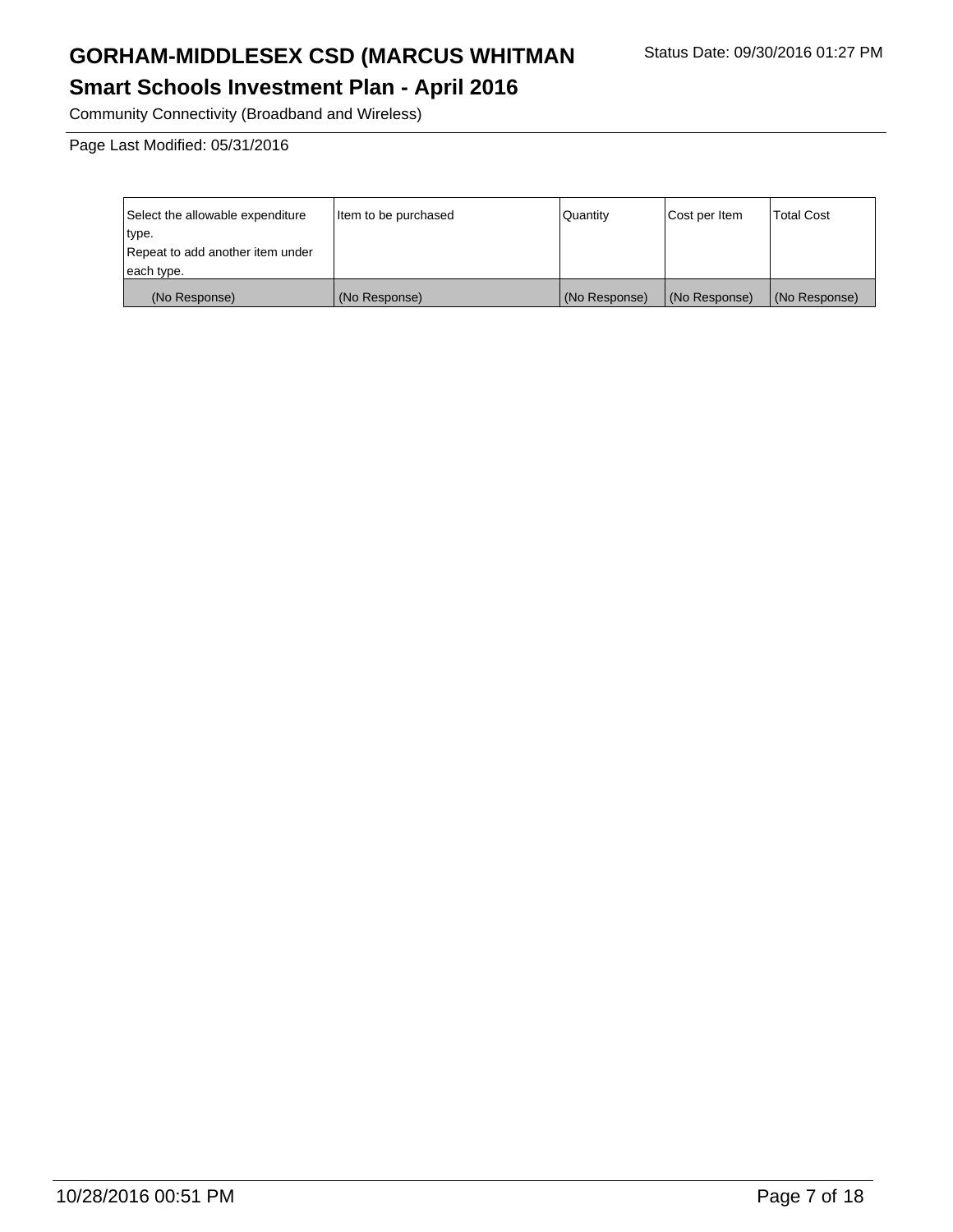Classroom Learning Technology

Page Last Modified: 09/28/2016

**1. In order for students and faculty to receive the maximum benefit from the technology made available under the Smart Schools Bond Act, their school buildings must possess sufficient connectivity infrastructure to ensure that devices can be used during the school day. Smart Schools Investment Plans must demonstrate that sufficient infrastructure that meets the Federal Communications Commission's 100 Mbps per 1,000 students standard currently exists in the buildings where new devices will be deployed, or is a planned use of a portion of Smart Schools Bond Act funds, or is under development through another funding source.**

**Smart Schools Bond Act funds used for technology infrastructure or classroom technology investments must increase the number of school buildings that meet or exceed the minimum speed standard of 100 Mbps per 1,000 students and staff within 12 months. This standard may be met on either a contracted 24/7 firm service or a "burstable" capability. If the standard is met under the burstable criteria, it must be:**

**1. Specifically codified in a service contract with a provider, and**

**2. Guaranteed to be available to all students and devices as needed, particularly during periods of high demand, such as computer-based testing (CBT) periods.**

**Please describe how your district already meets or is planning to meet this standard within 12 months of plan submission.**

We currently exceed this standard, at 200 Mbps with 1175 enrolled students. Bond funds will not be used for infrastructure investments at this time.

- **1a. If a district believes that it will be impossible to meet this standard within 12 months, it may apply for a waiver of this requirement, as described on the Smart Schools website. The waiver must be filed and approved by SED prior to submitting this survey.**
	- $\Box$  By checking this box, you are certifying that the school district has an approved waiver of this requirement on file with the New York State Education Department.
- **2. Connectivity Speed Calculator (Required)**

|                         | Number of<br>Students | Multiply by<br>100 Kbps | Divide by 1000 Current Speed<br>to Convert to<br>Required<br>Speed in Mb | lin Mb | Expected<br>Speed to be<br>Attained Within   Required<br>12 Months | <b>Expected Date</b><br><b>When</b><br>Speed Will be<br><b>Met</b> |
|-------------------------|-----------------------|-------------------------|--------------------------------------------------------------------------|--------|--------------------------------------------------------------------|--------------------------------------------------------------------|
| <b>Calculated Speed</b> | 1.175                 | 117,500                 | 117.5                                                                    | 200    | (No<br>Response)                                                   | l (No<br>Response)                                                 |

**3. If the district wishes to have students and staff access the Internet from wireless devices within the school building, or in close proximity to it, it must first ensure that it has a robust Wi-Fi network in place that has sufficient bandwidth to meet user demand.**

**Please describe how you have quantified this demand and how you plan to meet this demand.**

We currently have two Wi-Fi networks in place. The first was installed in 2009 and supports 802.11n. The 2nd, which is only at our MS and HS buildings, was installed in 2016 and supports 802.11ac. Both networks have access points "sprinkled" throughout the buildings. Our goal is to have one access point in every classroom to handle 20+ devices in each room. We are using general budget funds this year along with eRate funding in the 16-17 year to do cabling for more access points, purchase and install the access points (and necessary power over ethernet (POE) switches) in each classroom to handle 20 devices to 1 access point. We expect to meet the goal of one access point in each classroom within 12 months or less.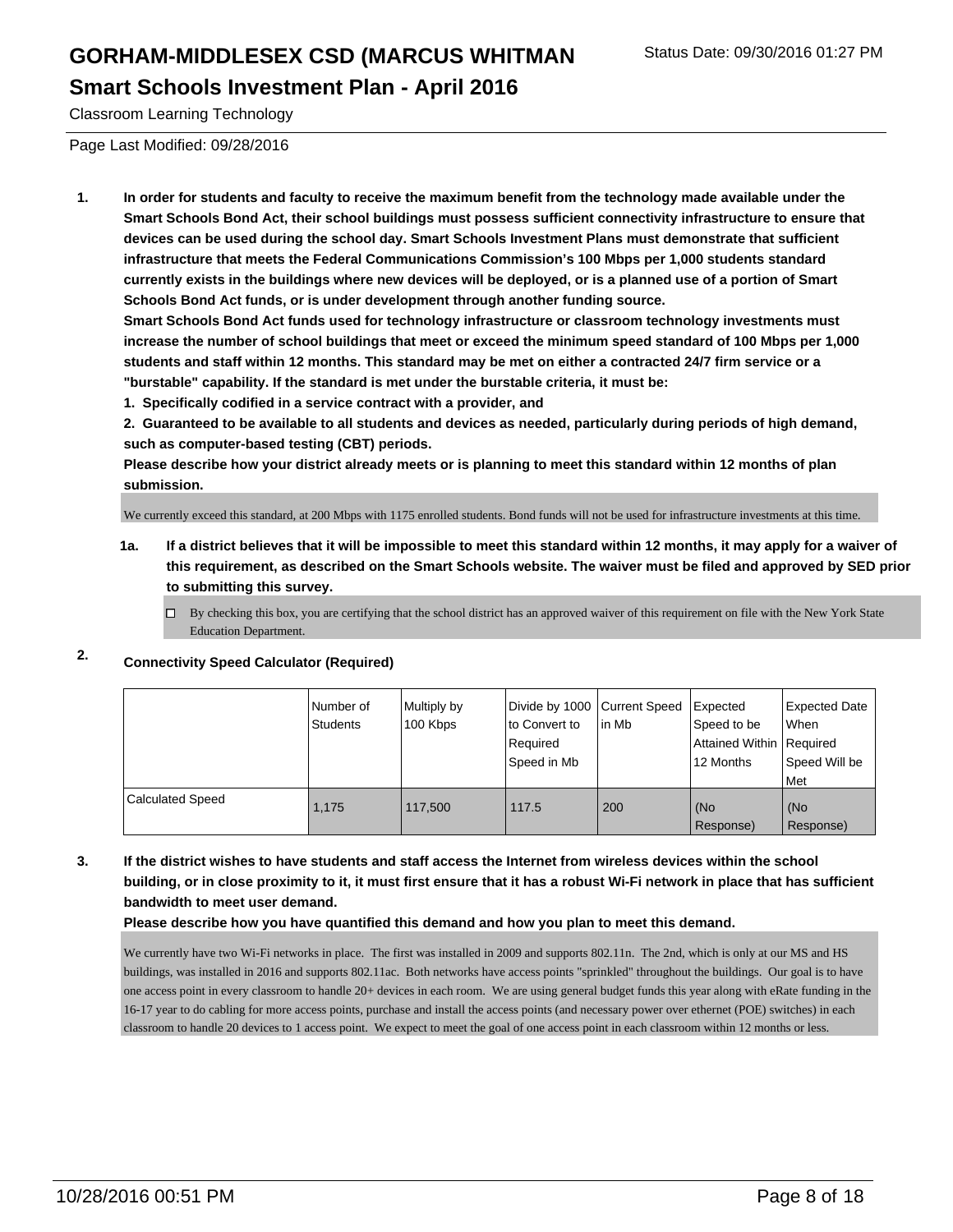Classroom Learning Technology

Page Last Modified: 09/28/2016

**4. All New York State public school districts are required to complete and submit an Instructional Technology Plan survey to the New York State Education Department in compliance with Section 753 of the Education Law and per Part 100.12 of the Commissioner's Regulations.**

**Districts that include educational technology purchases as part of their Smart Schools Investment Plan must have a submitted and approved Instructional Technology Plan survey on file with the New York State Education Department.**

- By checking this box, you are certifying that the school district has an approved Instructional Technology Plan survey on file with the New York State Education Department.
- **5. Describe the devices you intend to purchase and their compatibility with existing or planned platforms or systems. Specifically address the adequacy of each facility's electrical, HVAC and other infrastructure necessary to install and support the operation of the planned technology.**

Based on needs and recommendations from experts in the field of professional development and technology devices/software, we will purchase chromebooks for classrooms to begin our Blended Learning initiative. We already use Google Apps for Education across the district and have found the 135 chromebooks we currently use to be in high demand in classrooms as part of every day learning. Selected classrooms will each get chromebooks for their room, a cart for storage and charging and headphones for each chromebook. The carts are designed to temper the voltage draw so that extra electrical service is not required. The chromebooks run cool, putting out only 8-15 BTUs per hour of operation. This is much less heat than our current computers generate, which is 150-750 BTUs, thus extra air conditioning should not be necessary.

- **6. Describe how the proposed technology purchases will:**
	- **> enhance differentiated instruction;**
	- **> expand student learning inside and outside the classroom;**
	- **> benefit students with disabilities and English language learners; and**
	- **> contribute to the reduction of other learning gaps that have been identified within the district.**

**The expectation is that districts will place a priority on addressing the needs of students who struggle to succeed in a rigorous curriculum. Responses in this section should specifically address this concern and align with the district's Instructional Technology Plan (in particular Question 2 of E. Curriculum and Instruction: "Does the district's instructional technology plan address the needs of students with disabilities to ensure equitable access to instruction, materials and assessments?" and Question 3 of the same section: "Does the district's instructional technology plan address the provision of assistive technology specifically for students with disabilities to ensure access to and participation in the general curriculum?"**

As part of our Blended Learning initiative, the chromebooks will give students more access to online, differentiated curriculum that is personalized to their learning needs. We already use online software and tools that adjust for student needs, and now more students will have access to it on a daily basis. Using chromebooks to access Google Docs and Classroom tools allows teachers to give leveled assignments to different groups from behind the scenes. We have already seen general education, special education and English Language Learning students benefit from Apps such as Read&Write for Google. It is designed for text-to-speech and speech-to-text for struggling readers/writers, but all students now use it to read back their writing and learn from listening to their writing. Through this app and others, teachers provide both content and skills that student sneed in a variety of platforms. By increasing access to Chromebooks students will have more opportunities to use the tools they could previously only get in a computer lab or if their teacher was able to sign out a shared cart. We are introducing chromebooks into more classrooms as part of professional development on Blended Learning. It is our belief that this model allows teachers to make better use of their time with small groups, to individualize education for all students. In doing so, they will analyze gaps in students learning and be able to select the best possible tools and apps for the student to use to overcome these gaps.

**7. Where appropriate, describe how the proposed technology purchases will enhance ongoing communication with parents and other stakeholders and help the district facilitate technology-based regional partnerships, including distance learning and other efforts.**

The Chromebook purchases will enhance ongoing communication with parents and other stakeholders and help the district facilitate technology based regional partnerships, including distance learning and other efforts by using Google Classroom, built in web cams, google e mail, and distance learning activities offered through the school library and BOCES partnerships.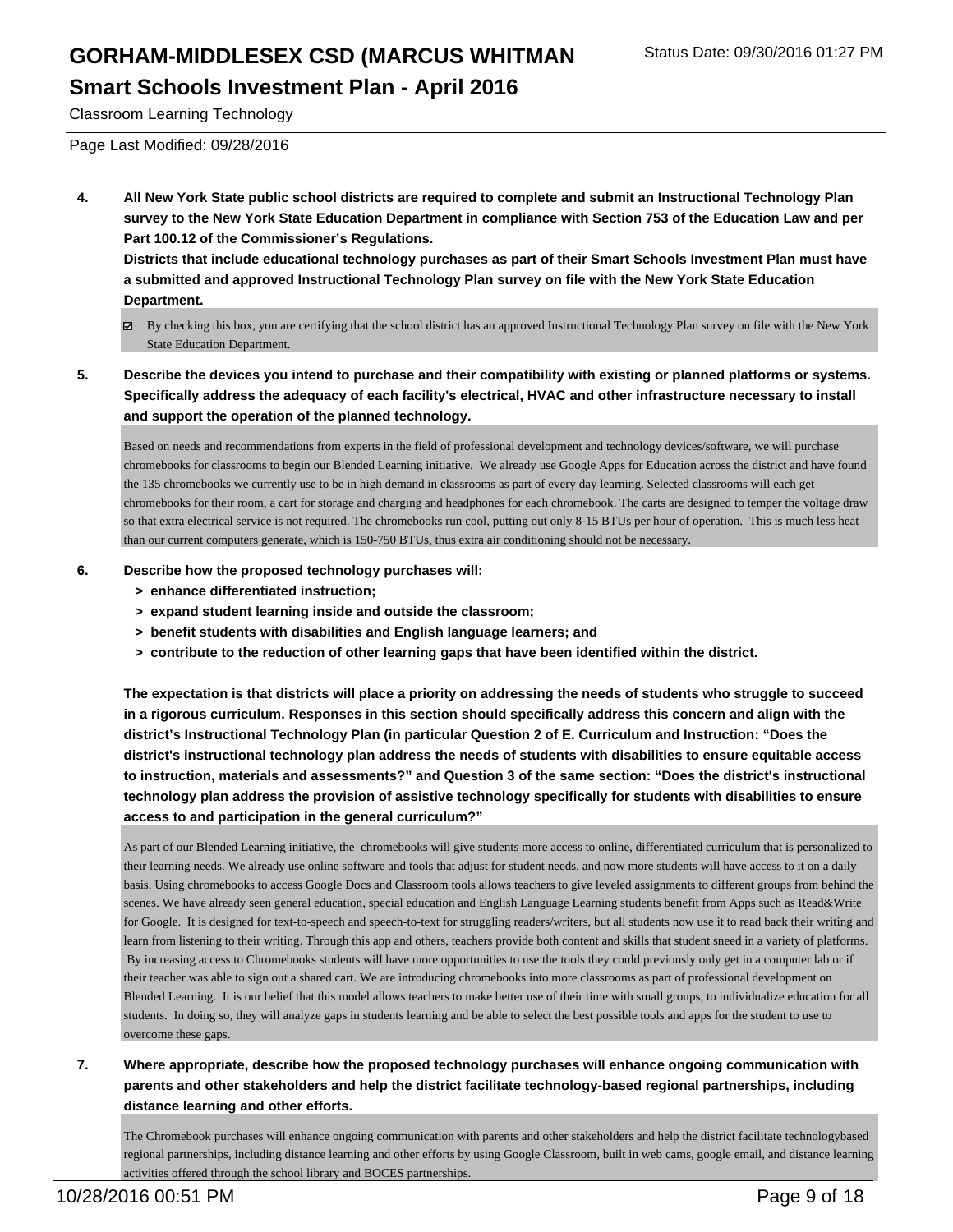Classroom Learning Technology

Page Last Modified: 09/28/2016

**8. Describe the district's plan to provide professional development to ensure that administrators, teachers and staff can employ the technology purchased to enhance instruction successfully.**

**Note: This response should be aligned and expanded upon in accordance with your district's response to Question 1 of F. Professional Development of your Instructional Technology Plan: "Please provide a summary of professional development offered to teachers and staff, for the time period covered by this plan, to support technology to enhance teaching and learning. Please include topics, audience and method of delivery within your summary."**

For this specific purchase of chromebooks teachers will be required to attend multiple days of peer and expert led PD in the summer. They will learn about the device, Google Apps and how to use them in the classroom, Read&Write for Google, and curriculum specific software, apps and add-ons all in the context of a Blended Learning classroom. Teachers will be divided into groups based on content areas and given ample time to create and explore after basic skills are mastered.

- **9. Districts must contact the SUNY/CUNY teacher preparation program that supplies the largest number of the district's new teachers to request advice on innovative uses and best practices at the intersection of pedagogy and educational technology.**
	- $\boxtimes$  By checking this box, you certify that you have contacted the SUNY/CUNY teacher preparation program that supplies the largest number of your new teachers to request advice on these issues.
	- **9a. Please enter the name of the SUNY or CUNY Institution that you contacted.**

SUNY Geneseo

**9b. Enter the primary Institution phone number.**

585-245-5211

**9c. Enter the name of the contact person with whom you consulted and/or will be collaborating with on innovative uses of technology and best practices.**

Dr. Anjoo Sikka

**10. A district whose Smart Schools Investment Plan proposes the purchase of technology devices and other hardware must account for nonpublic schools in the district.**

**Are there nonpublic schools within your school district?**

- □ Yes
- $\boxtimes$  No
- **11. Nonpublic Classroom Technology Loan Calculator**

**The Smart Schools Bond Act provides that any Classroom Learning Technology purchases made using Smart Schools funds shall be lent, upon request, to nonpublic schools in the district. However, no school district shall be required to loan technology in amounts greater than the total obtained and spent on technology pursuant to the Smart Schools Bond Act and the value of such loan may not exceed the total of \$250 multiplied by the nonpublic school enrollment in the base year at the time of enactment.**

**See:**

**http://www.p12.nysed.gov/mgtserv/smart\_schools/docs/Smart\_Schools\_Bond\_Act\_Guidance\_04.27.15\_Final.pdf.**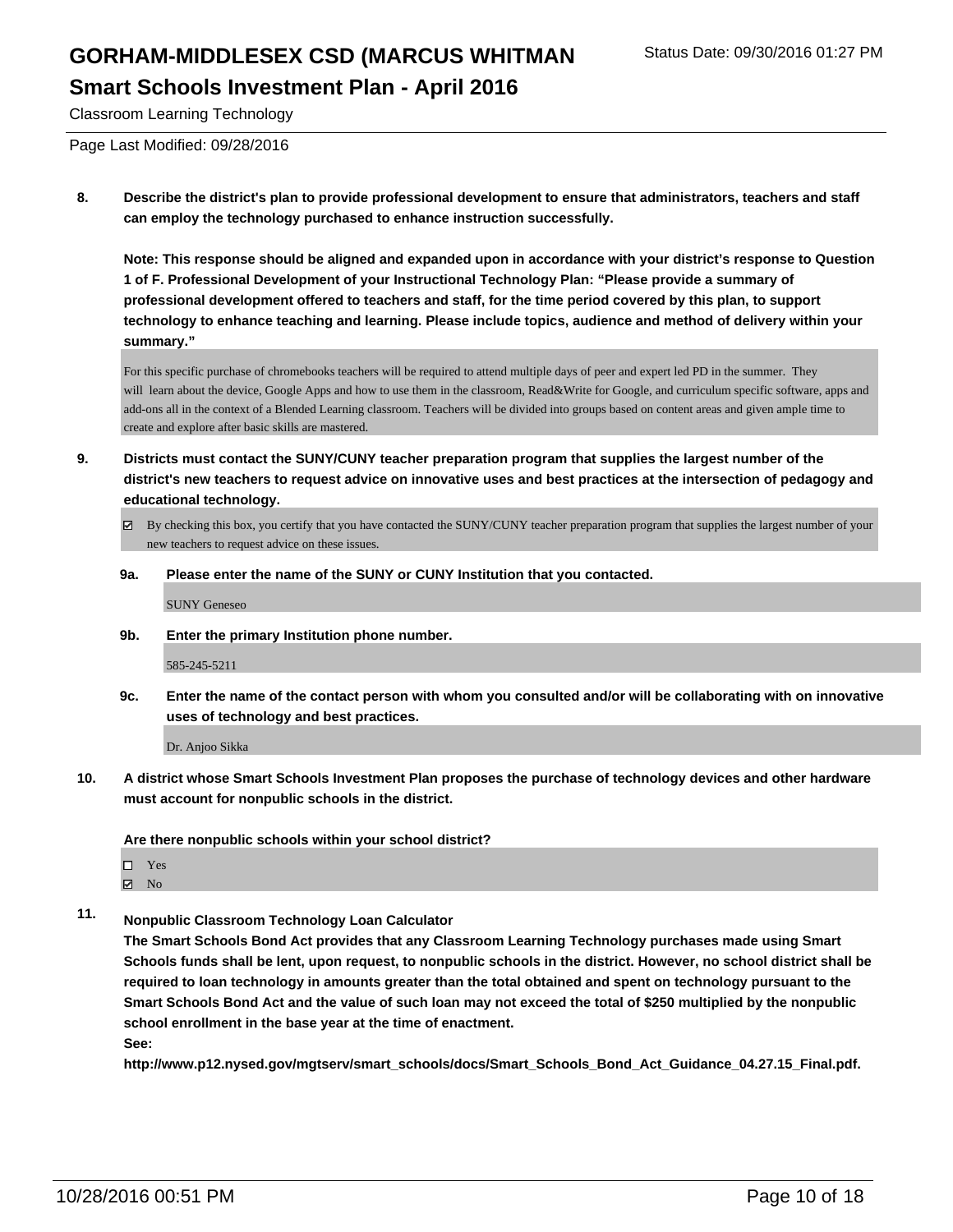## GORHAM-MIDDLESEX CSD (MARCUS WHITMAN Status Date: 09/30/2016 01:27 PM

#### **Smart Schools Investment Plan - April 2016**

Classroom Learning Technology

Page Last Modified: 09/28/2016

|                                     | 1. Classroom<br>Technology<br>Sub-allocation | 2. Public<br>Enrollment<br>$(2014 - 15)$ | 3. Nonpublic<br><b>Enrollment</b><br>$(2014 - 15)$ | l 4. Sum of<br>l Public and<br>l Nonpublic<br>Enrollment | 5. Total Per<br>Pupil Sub-<br>I allocation                                                    | 16. Total<br>Nonpublic Loan<br>Amount |
|-------------------------------------|----------------------------------------------|------------------------------------------|----------------------------------------------------|----------------------------------------------------------|-----------------------------------------------------------------------------------------------|---------------------------------------|
| Calculated Nonpublic Loan<br>Amount |                                              |                                          |                                                    |                                                          | (No Response)   (No Response)   (No Response)   (No Response)   (No Response)   (No Response) |                                       |

**12. To ensure the sustainability of technology purchases made with Smart Schools funds, districts must demonstrate a long-term plan to maintain and replace technology purchases supported by Smart Schools Bond Act funds. This sustainability plan shall demonstrate a district's capacity to support recurring costs of use that are ineligible for Smart Schools Bond Act funding such as device maintenance, technical support, Internet and wireless fees, maintenance of hotspots, staff professional development, building maintenance and the replacement of incidental items. Further, such a sustainability plan shall include a long-term plan for the replacement of purchased devices and equipment at the end of their useful life with other funding sources.**

 $\boxtimes$  By checking this box, you certify that the district has a sustainability plan as described above.

**13. Districts must ensure that devices purchased with Smart Schools Bond funds will be distributed, prepared for use, maintained and supported appropriately. Districts must maintain detailed device inventories in accordance with generally accepted accounting principles.**

By checking this box, you certify that the district has a distribution and inventory management plan and system in place.

**14. If you are submitting an allocation for Classroom Learning Technology complete this table. Note that the calculated Total at the bottom of the table must equal the Total allocation for this category that you entered in the SSIP Overview overall budget.**

|                         | Sub-Allocation |
|-------------------------|----------------|
| Interactive Whiteboards | (No Response)  |
| Computer Servers        | (No Response)  |
| Desktop Computers       | (No Response)  |
| <b>Laptop Computers</b> | 61,237         |
| <b>Tablet Computers</b> | (No Response)  |
| Other Costs             | 16,763         |
| Totals:                 | 78,000         |

**15. Please detail the type, quantity, per unit cost and total cost of the eligible items under each sub-category. This is especially important for any expenditures listed under the "Other" category. All expenditures must be capital-bond eligible to be reimbursed through the SSBA. If you have any questions, please contact us directly through smartschools@nysed.gov.**

**Please specify in the "Item to be Purchased" field which specific expenditures and items are planned to meet the district's nonpublic loan requirement, if applicable.**

**NOTE: Wireless Access Points that will be loaned/purchased for nonpublic schools should ONLY be included in this category, not under School Connectivity, where public school districts would list them. Add rows under each sub-category for additional items, as needed.**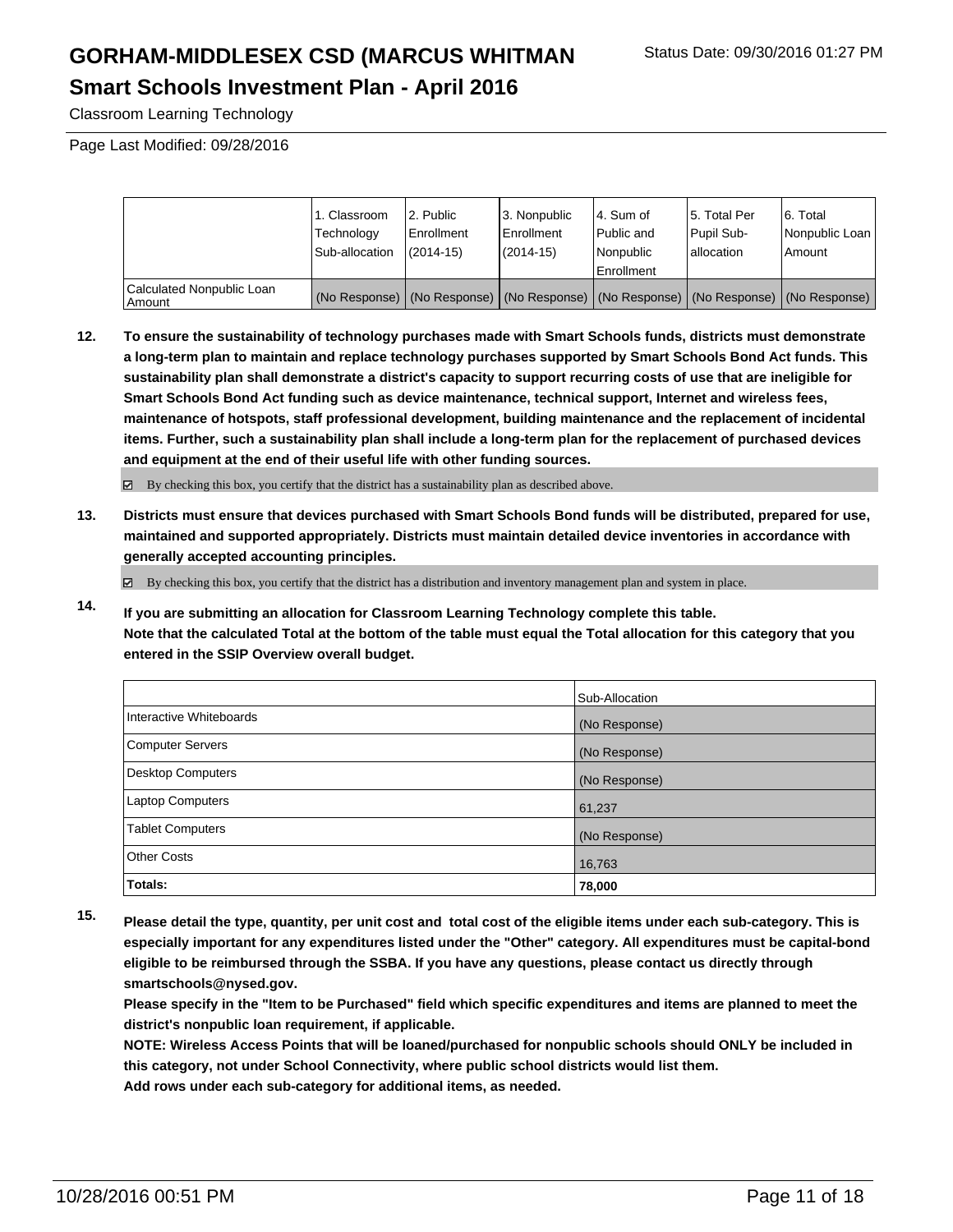Classroom Learning Technology

Page Last Modified: 09/28/2016

| Select the allowable expenditure | Item to be Purchased  | Quantity | Cost per Item | <b>Total Cost</b> |
|----------------------------------|-----------------------|----------|---------------|-------------------|
| type.                            |                       |          |               |                   |
| Repeat to add another item under |                       |          |               |                   |
| each type.                       |                       |          |               |                   |
| <b>Laptop Computers</b>          | Chromebooks           | 209      | 293           | 61,237            |
| <b>Other Costs</b>               | <b>Charging Carts</b> | 9        | 1,500         | 13,500            |
| <b>Other Costs</b>               | <b>Headphones</b>     | 209      | 13            | 2,717             |
| <b>Other Costs</b>               | <b>Mice</b>           | 62       | 8             | 546               |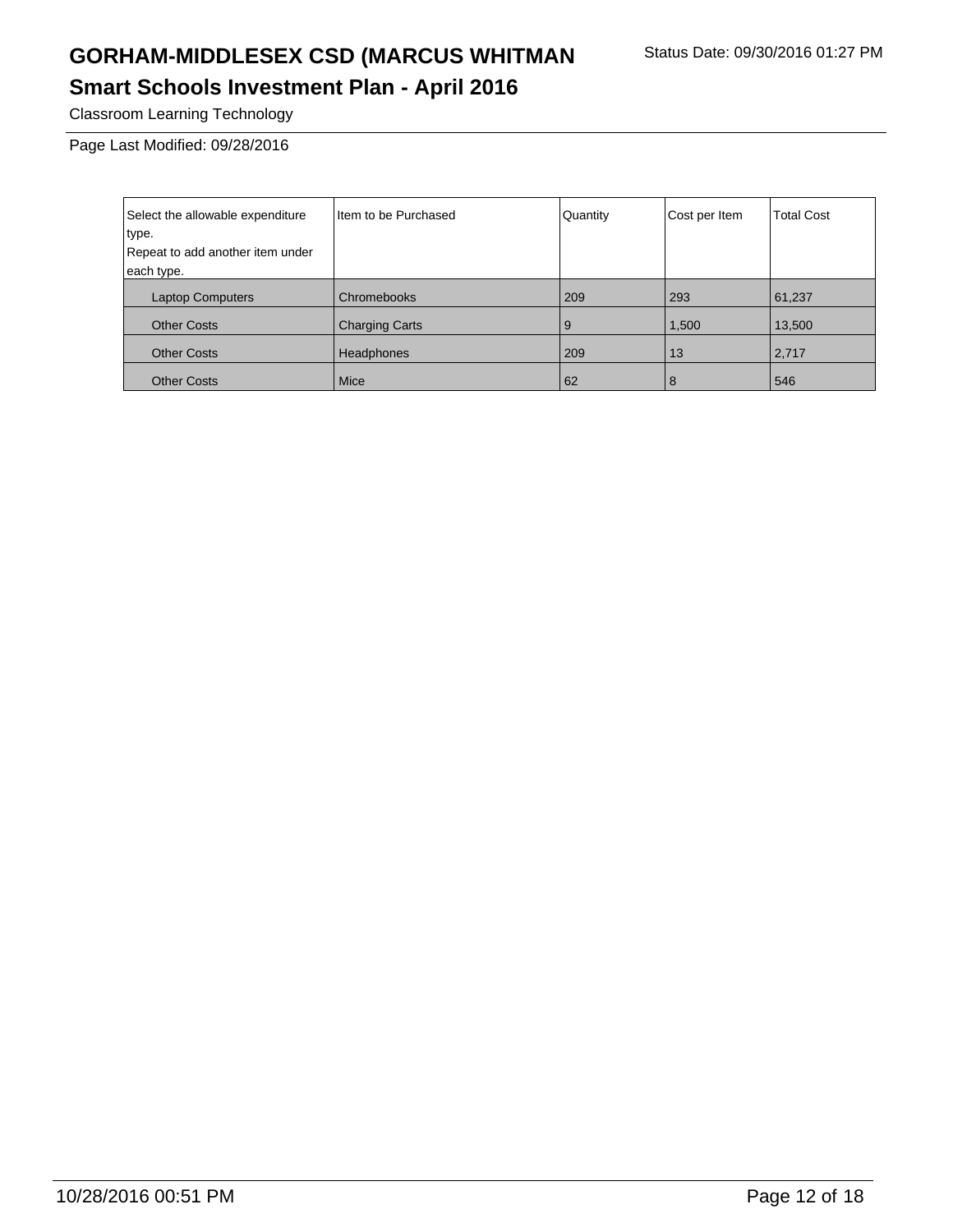Pre-Kindergarten Classrooms

Page Last Modified: 04/28/2016

**1. Provide information regarding how and where the district is currently serving pre-kindergarten students and justify the need for additional space with enrollment projections over 3 years.**

(No Response)

- **2. Describe the district's plan to construct, enhance or modernize education facilities to accommodate prekindergarten programs. Such plans must include:**
	- **Specific descriptions of what the district intends to do to each space;**
	- **An affirmation that pre-kindergarten classrooms will contain a minimum of 900 square feet per classroom;**
	- **The number of classrooms involved;**
	- **The approximate construction costs per classroom; and**
	- **Confirmation that the space is district-owned or has a long-term lease that exceeds the probable useful life of the improvements.**

(No Response)

**3. Smart Schools Bond Act funds may only be used for capital construction costs. Describe the type and amount of additional funds that will be required to support ineligible ongoing costs (e.g. instruction, supplies) associated with any additional pre-kindergarten classrooms that the district plans to add.**

(No Response)

**4. All plans and specifications for the erection, repair, enlargement or remodeling of school buildings in any public school district in the State must be reviewed and approved by the Commissioner. Districts that plan capital projects using their Smart Schools Bond Act funds will undergo a Preliminary Review Process by the Office of Facilities Planning.**

**Please indicate on a separate row each project number given to you by the Office of Facilities Planning.**

| Project Number |  |
|----------------|--|
| (No Response)  |  |

**5. If you have made an allocation for Pre-Kindergarten Classrooms, complete this table.**

**Note that the calculated Total at the bottom of the table must equal the Total allocation for this category that you entered in the SSIP Overview overall budget.**

|                                          | Sub-Allocation |
|------------------------------------------|----------------|
| Construct Pre-K Classrooms               | (No Response)  |
| Enhance/Modernize Educational Facilities | (No Response)  |
| Other Costs                              | (No Response)  |
| Totals:                                  |                |

**6. Please detail the type, quantity, per unit cost and total cost of the eligible items under each sub-category. This is especially important for any expenditures listed under the "Other" category. All expenditures must be capital-bond eligible to be reimbursed through the SSBA. If you have any questions, please contact us directly through smartschools@nysed.gov.**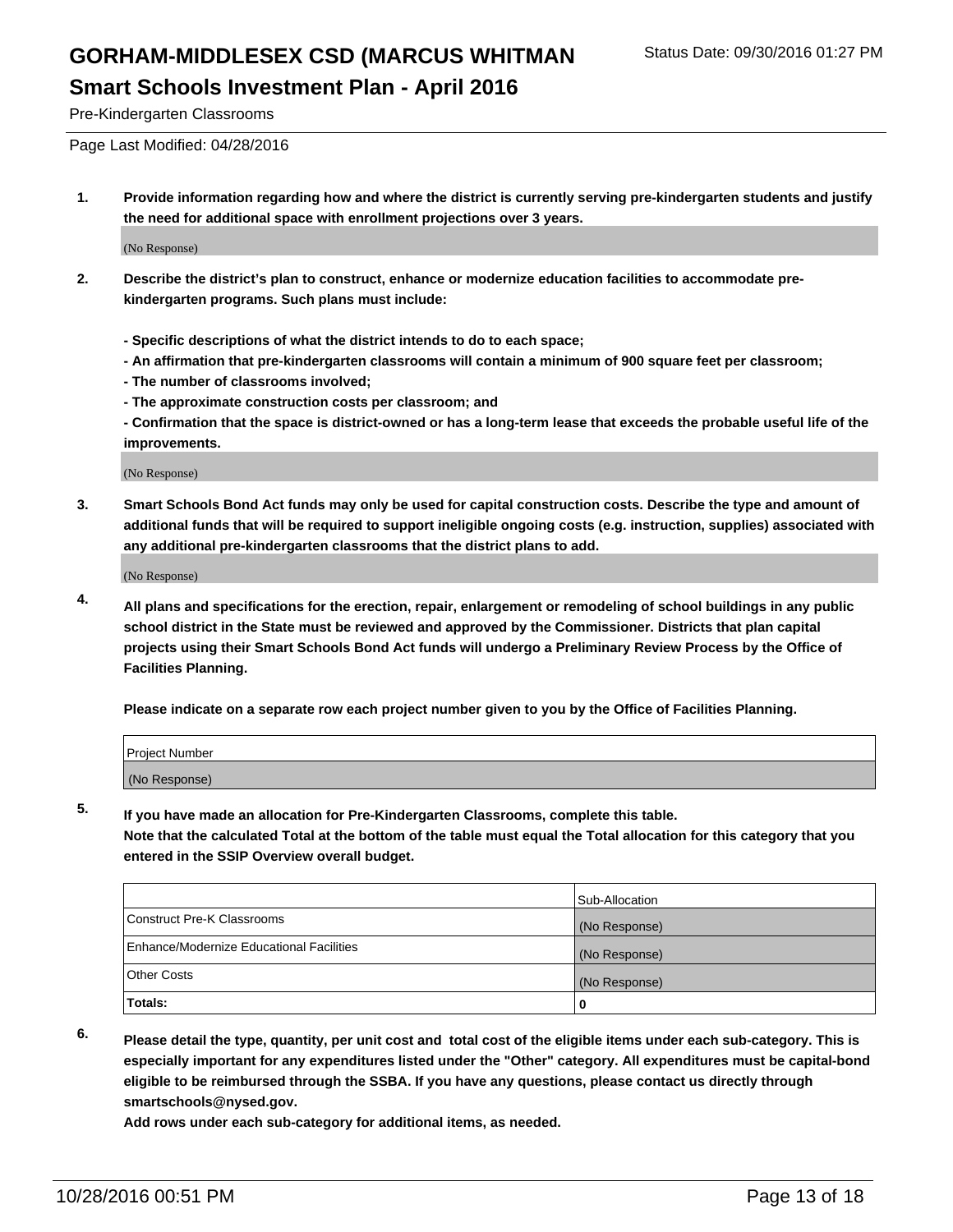Pre-Kindergarten Classrooms

Page Last Modified: 04/28/2016

| Select the allowable expenditure | Item to be purchased | Quantity      | Cost per Item | Total Cost    |
|----------------------------------|----------------------|---------------|---------------|---------------|
| type.                            |                      |               |               |               |
| Repeat to add another item under |                      |               |               |               |
| each type.                       |                      |               |               |               |
| (No Response)                    | (No Response)        | (No Response) | (No Response) | (No Response) |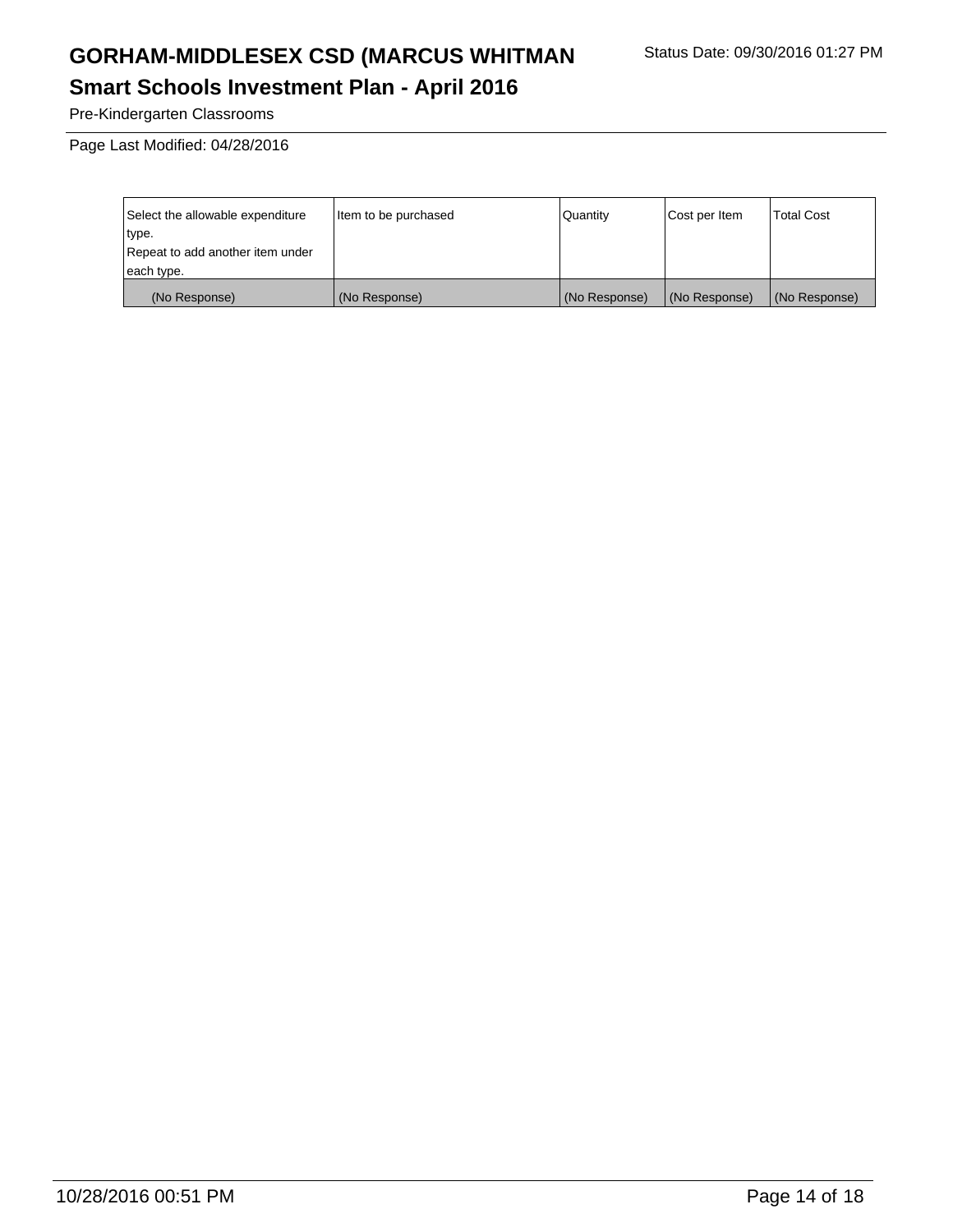Replace Transportable Classrooms

Page Last Modified: 04/28/2016

**1. Describe the district's plan to construct, enhance or modernize education facilities to provide high-quality instructional space by replacing transportable classrooms.**

(No Response)

**2. All plans and specifications for the erection, repair, enlargement or remodeling of school buildings in any public school district in the State must be reviewed and approved by the Commissioner. Districts that plan capital projects using their Smart Schools Bond Act funds will undergo a Preliminary Review Process by the Office of Facilities Planning.**

**Please indicate on a separate row each project number given to you by the Office of Facilities Planning.**

| Project Number |  |
|----------------|--|
| (No Response)  |  |

**3. For large projects that seek to blend Smart Schools Bond Act dollars with other funds, please note that Smart Schools Bond Act funds can be allocated on a pro rata basis depending on the number of new classrooms built that directly replace transportable classroom units.**

**If a district seeks to blend Smart Schools Bond Act dollars with other funds describe below what other funds are being used and what portion of the money will be Smart Schools Bond Act funds.**

(No Response)

**4. If you have made an allocation for Replace Transportable Classrooms, complete this table. Note that the calculated Total at the bottom of the table must equal the Total allocation for this category that you entered in the SSIP Overview overall budget.**

|                                                | Sub-Allocation |
|------------------------------------------------|----------------|
| Construct New Instructional Space              | (No Response)  |
| Enhance/Modernize Existing Instructional Space | (No Response)  |
| Other Costs                                    | (No Response)  |
| Totals:                                        | 0              |

**5. Please detail the type, quantity, per unit cost and total cost of the eligible items under each sub-category. This is especially important for any expenditures listed under the "Other" category. All expenditures must be capital-bond eligible to be reimbursed through the SSBA. If you have any questions, please contact us directly through smartschools@nysed.gov.**

| Select the allowable expenditure | Item to be purchased | Quantity      | Cost per Item | Total Cost    |
|----------------------------------|----------------------|---------------|---------------|---------------|
| type.                            |                      |               |               |               |
| Repeat to add another item under |                      |               |               |               |
| each type.                       |                      |               |               |               |
| (No Response)                    | (No Response)        | (No Response) | (No Response) | (No Response) |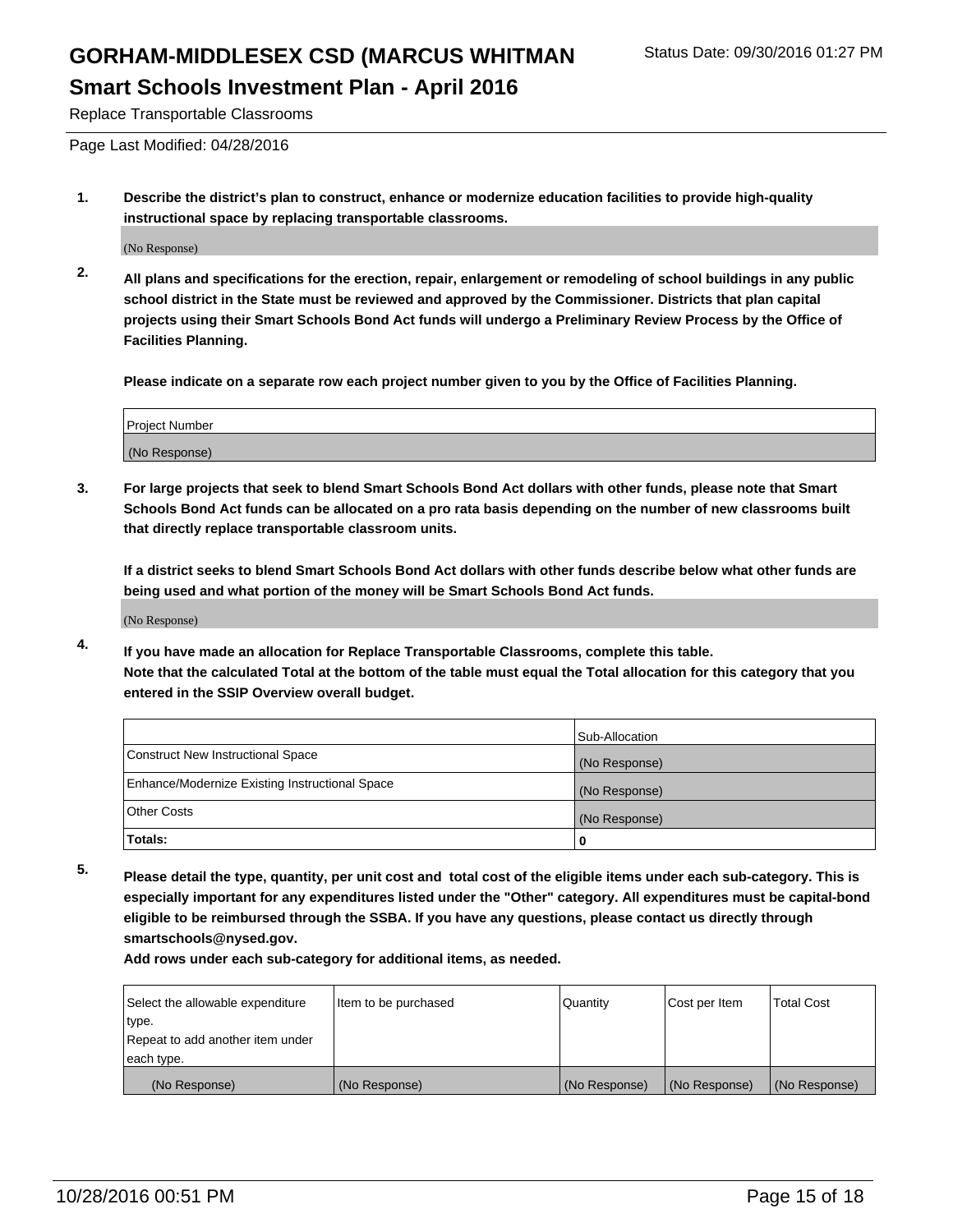#### **Smart Schools Investment Plan - April 2016**

High-Tech Security Features

Page Last Modified: 09/28/2016

#### **1. Describe how you intend to use Smart Schools Bond Act funds to install high-tech security features in school buildings and on school campuses.**

We would like to purchase cameras, intercom systems, and door release systems for each campus to better secure the buildings and monitor visitor access. The entryway camera/intercom/door release is a combination unit.

Additionally, we would like to purchase central building lockdown systems, which will interface with the building security and allow the entire building to be put into lockdown with one button access, and override the use of any swipe card access. We have had to lockdown our HS campus on a few occasions for threats in the area, and this would allow for instant lockdown, without having to get into the security software, find each door, override the settings, or send a maintenance person to each door to key lock them. When they are manually locked, persons with swipe cards can still enter, and this violates the lockdown.

**2. All plans and specifications for the erection, repair, enlargement or remodeling of school buildings in any public school district in the State must be reviewed and approved by the Commissioner. Districts that plan capital projects using their Smart Schools Bond Act funds will undergo a Preliminary Review Process by the Office of Facilities Planning.** 

**Please indicate on a separate row each project number given to you by the Office of Facilities Planning.**

| <b>Project Number</b> |  |
|-----------------------|--|
| 43-09-01-06-7-999-BA1 |  |

#### **3. Was your project deemed eligible for streamlined Review?**

- Yes
- $\hfill \square$  No
- **3a. Districts with streamlined projects must certify that they have reviewed all installations with their licensed architect or engineer of record, and provide that person's name and license number. The licensed professional must review the products and proposed method of installation prior to implementation and review the work during and after completion in order to affirm that the work was code-compliant, if requested.**

By checking this box, you certify that the district has reviewed all installations with a licensed architect or engineer of record.

#### **4. Include the name and license number of the architect or engineer of record.**

| Name               | License Number |
|--------------------|----------------|
| Edward W. Mountain | 24569          |

**5. If you have made an allocation for High-Tech Security Features, complete this table.**

**Note that the calculated Total at the bottom of the table must equal the Total allocation for this category that you entered in the SSIP Overview overall budget.**

|                                                      | Sub-Allocation |
|------------------------------------------------------|----------------|
| Capital-Intensive Security Project (Standard Review) | (No Response)  |
| <b>Electronic Security System</b>                    | (No Response)  |
| <b>Entry Control System</b>                          | 53,276         |
| Approved Door Hardening Project                      | (No Response)  |
| Other Costs                                          | (No Response)  |
| Totals:                                              | 53,276         |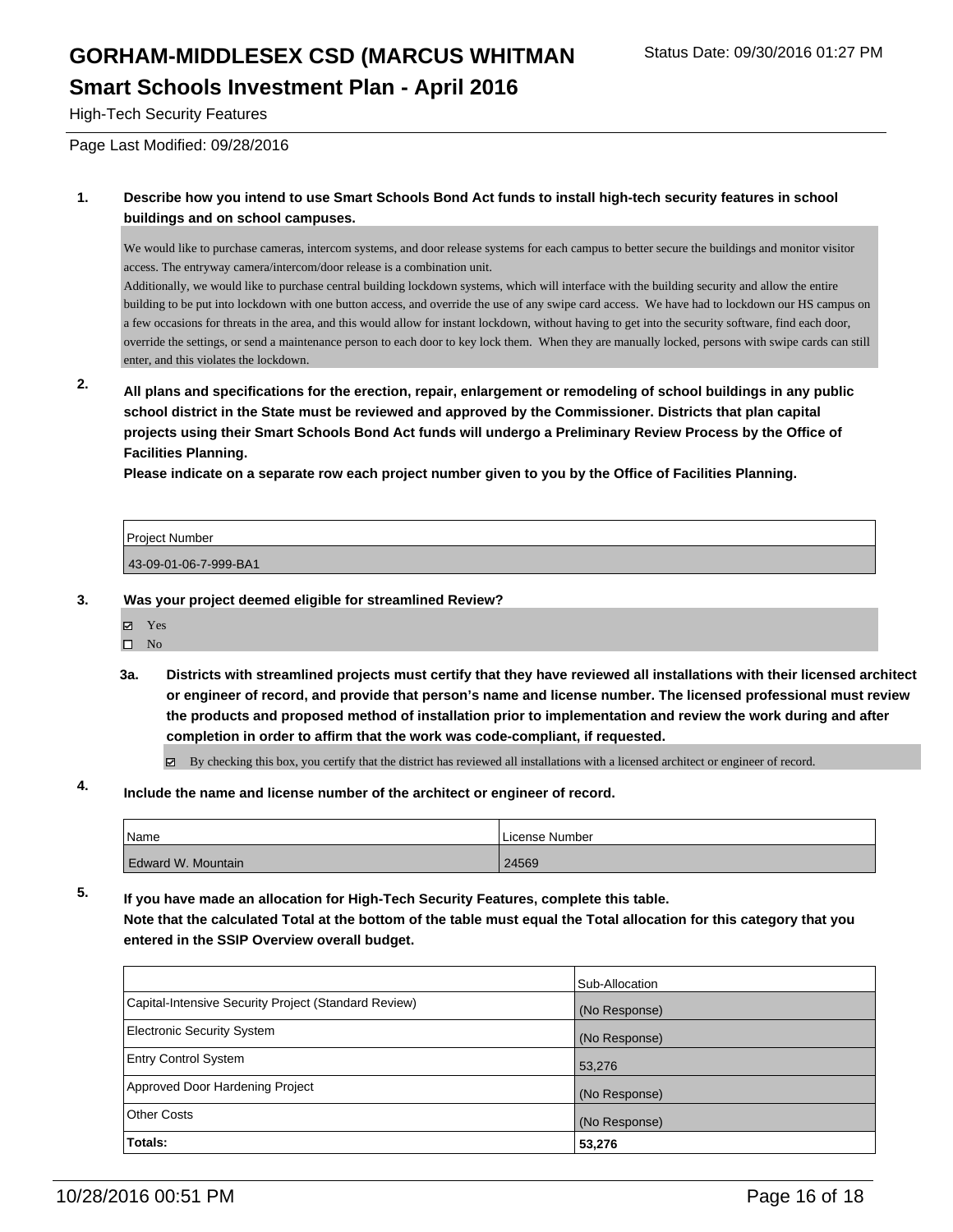High-Tech Security Features

Page Last Modified: 09/28/2016

**6. Please detail the type, quantity, per unit cost and total cost of the eligible items under each sub-category. This is especially important for any expenditures listed under the "Other" category. All expenditures must be capital-bond eligible to be reimbursed through the SSBA. If you have any questions, please contact us directly through smartschools@nysed.gov.**

| Select the allowable expenditure | Item to be purchased                                           | Quantity | Cost per Item | <b>Total Cost</b> |
|----------------------------------|----------------------------------------------------------------|----------|---------------|-------------------|
| type.                            |                                                                |          |               |                   |
| Repeat to add another item under |                                                                |          |               |                   |
| each type.                       |                                                                |          |               |                   |
| <b>Entry Control System</b>      | Central building lockdown system,<br>single button to activate | 6        | 5,836         | 35,016            |
| <b>Entry Control System</b>      | All in one entryway unit<br>w/camera.intercom.unlock button    | 5        | 3,652         | 18,260            |